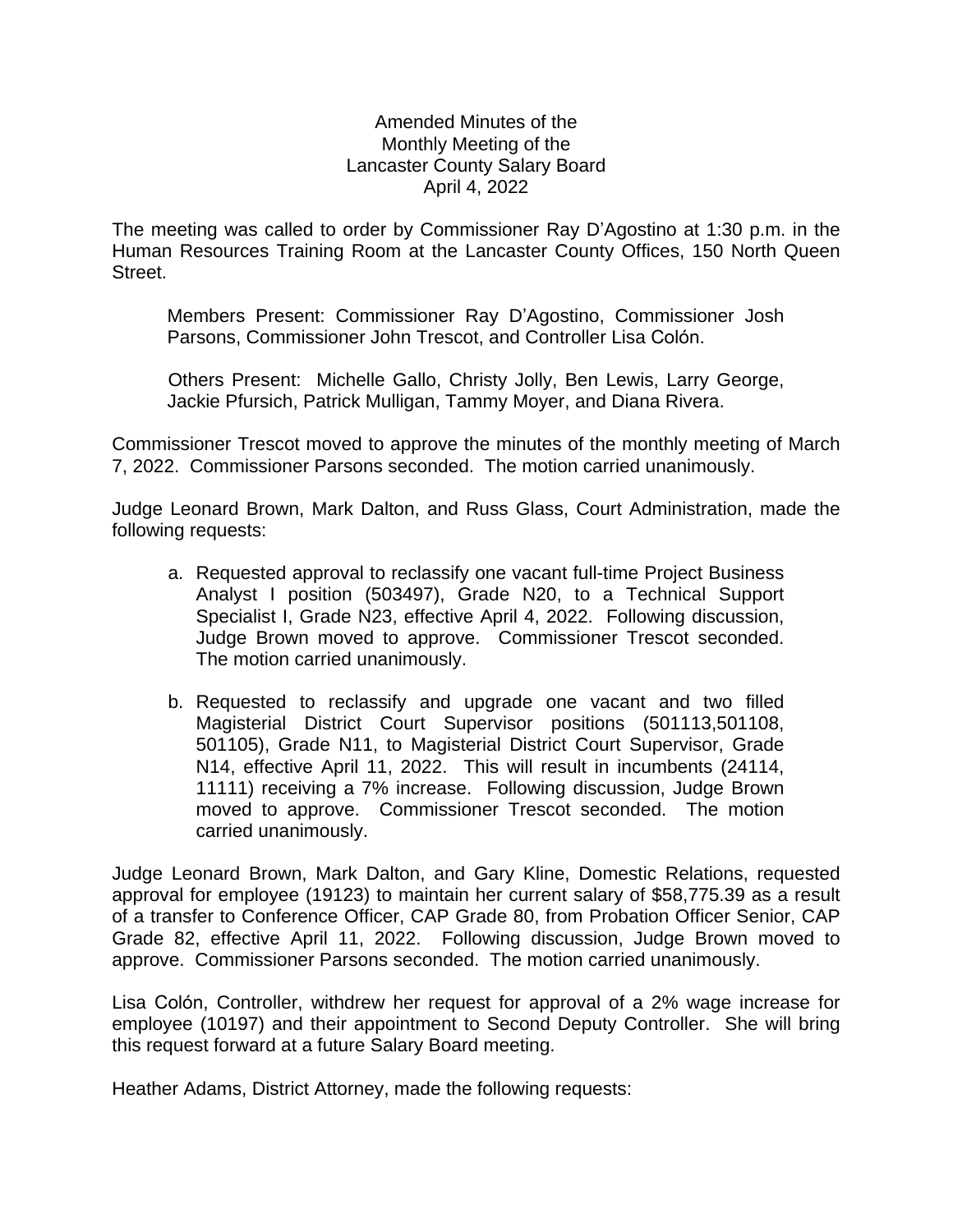- a. District Attorney Adams withdrew her request to reclassify and upgrade one vacant part-time Legal Secretary position (500965), LIU Grade 42, to part-time Administrative Coordinator, LIU Grade 43, effective April 11, 2022. She may be able to incorporate the job duties into another job description and if not, she will address it at the May meeting.
- b. Requested approval to hire applicant (78101) above the start rate for part-time Assistant District Attorney I (504737), TM2 Grade 51, at an hourly starting rate of \$38.72, effective April 11, 2022. The minimum/maximum hourly rates for the position are \$30.00/\$47.43, as set by the collective bargaining agreement. Following discussion, District Attorney Adams moved to approve. Commissioner Trescot seconded. The motion carried unanimously.
- c. Requested approval of a salary adjustment for the incumbent First Deputy District Attorney (23224) to \$92,717 annually in order to repair salary compression, effective April 11, 2022. This represents a 3.2% increase. Following discussion, District Attorney Adams moved to approve. Commissioner Trescot seconded. The motion carried unanimously.

Judith Erb, Behavioral Health/Developmental Services (BHDS), made the following requests:

- a. Requested approval to create, post, and fill two Program Planner/Evaluator positions, Grade E13, effective April 15, 2022. Following discussion, Commissioner Parsons moved to approve. Commissioner Trescot seconded. The motion carried unanimously.
- b. Requested to simultaneously eliminate one Caseworker position (502436), Grade N20, and create, post, and fill one Senior Caseworker positions, Grade N22, effective April 4, 2022. Following discussion, Commissioner Trescot moved to approve. Commissioner Parsons seconded. The motion carried unanimously.
- c. Requested approval to create, post, and fill four temporary, part-time County Social Casework Intern positions with an hourly start rate of \$14.00/hour, effective April 5, 2022. Following discussion, Commissioner Parsons moved to approve. Commissioner Trescot seconded. The motion carried unanimously.
- d. Requested approval to hire applicant (80013) above the start rate for Caseworker (504167), Grade N20, at an annual starting rate of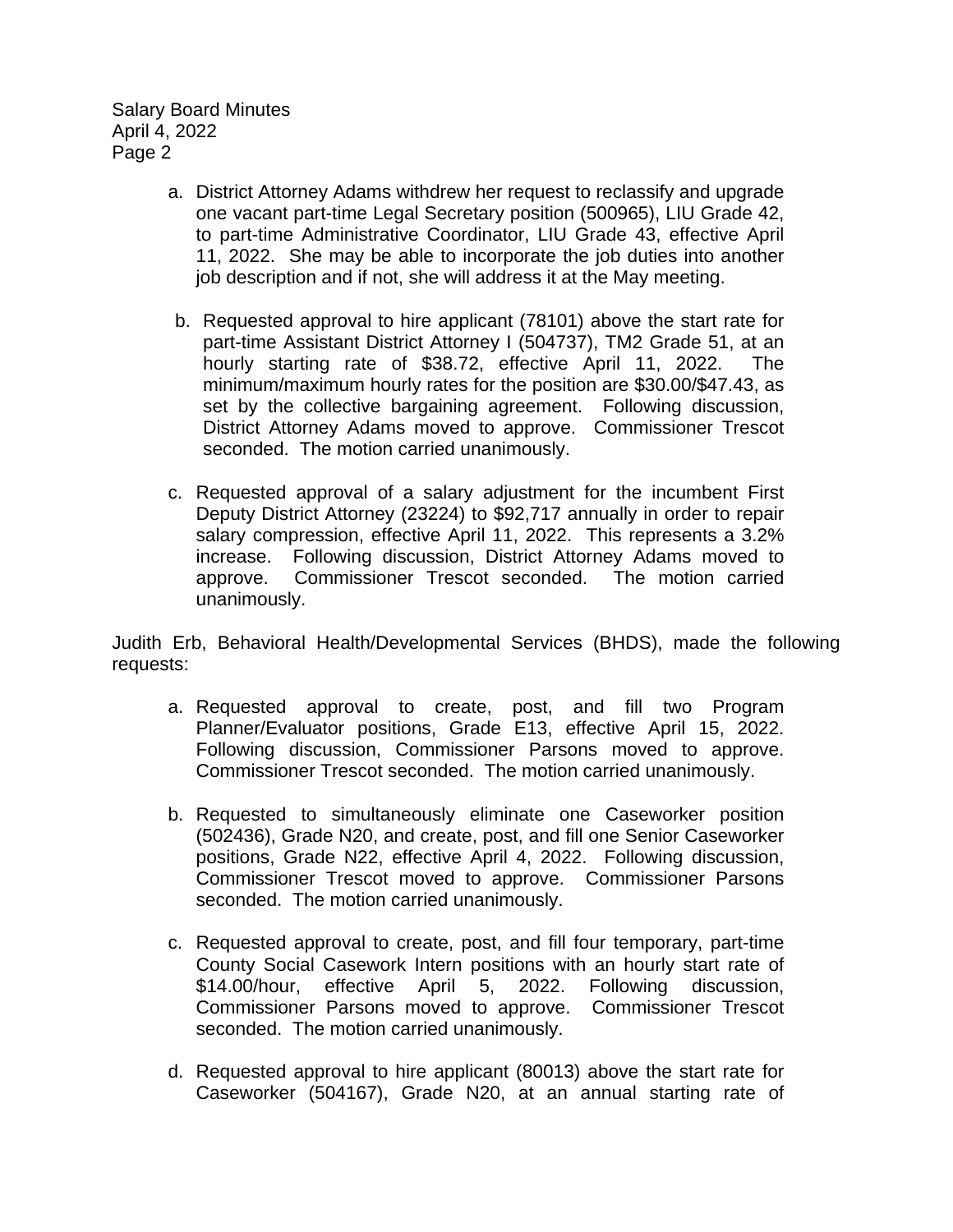> \$44,500, effective April 4, 2022. The minimum/maximum hourly rate is \$36,016.50/\$60,001.50. Following discussion, Commissioner Trescot moved to approve. Commissioner Parsons seconded. The motion carried unanimously.

Crystal Natan, Children and Youth Agency, requested approval to create, post, and fill the following full-time positions, effective April 4, 2022:

- One Chief Caseworker, Grade E15
- Five Adolescent Family Support Caseworkers, PSS Grade 73
- Two Adolescent Intake Caseworkers, PSS Grade 73
- One Secretary, PSS Grade 70

Following discussion, Commissioner Trescot moved to approve. Commissioner Parsons seconded. The motion carried unanimously.

Robert Devonshire, Facilities Management, requested approval to reclassify and downgrade one Maintenance Supervisor I position (503282), Grade N18, to Building Maintenance Mechanic, Grade N17, effective April 4, 2022. Following discussion, Commissioner Parsons moved to approve. Commissioner Trescot seconded. The motion carried unanimously.

Steven Clements, Information Technology, requested approval to reclassify one vacant full-time Computer Technician I position (500609), Grade N23, to Audio Visual and Videoconference Technician, Grade N23, effective April 11, 2022. Following discussion, Commissioner Trescot moved to approve. Commissioner Parsons seconded. The motion carried unanimously.

Christopher Tallarico, Public Defender, requested approval to add two Assistant Public Defender Senior designations to the current allotment of four positions for a total of six Assistant Public Defender Senior designations, effective April 4, 2022. Following discussion, Mr. Tallarico moved to approve. Commissioner Trescot seconded.

The motion carried 3 to 2.

Voting yes: Commissioner Trescot, Controller Colón, and Christopher Tallarico

Voting no: Commissioner D'Agostino and Commissioner Parsons

Commissioner D'Agostino voted no because he believes that departments should not have positions with level 1 and level 2 without different job descriptions delineating different levels of job duties. If the job is the same and the person is being recognized just for more time or experience in the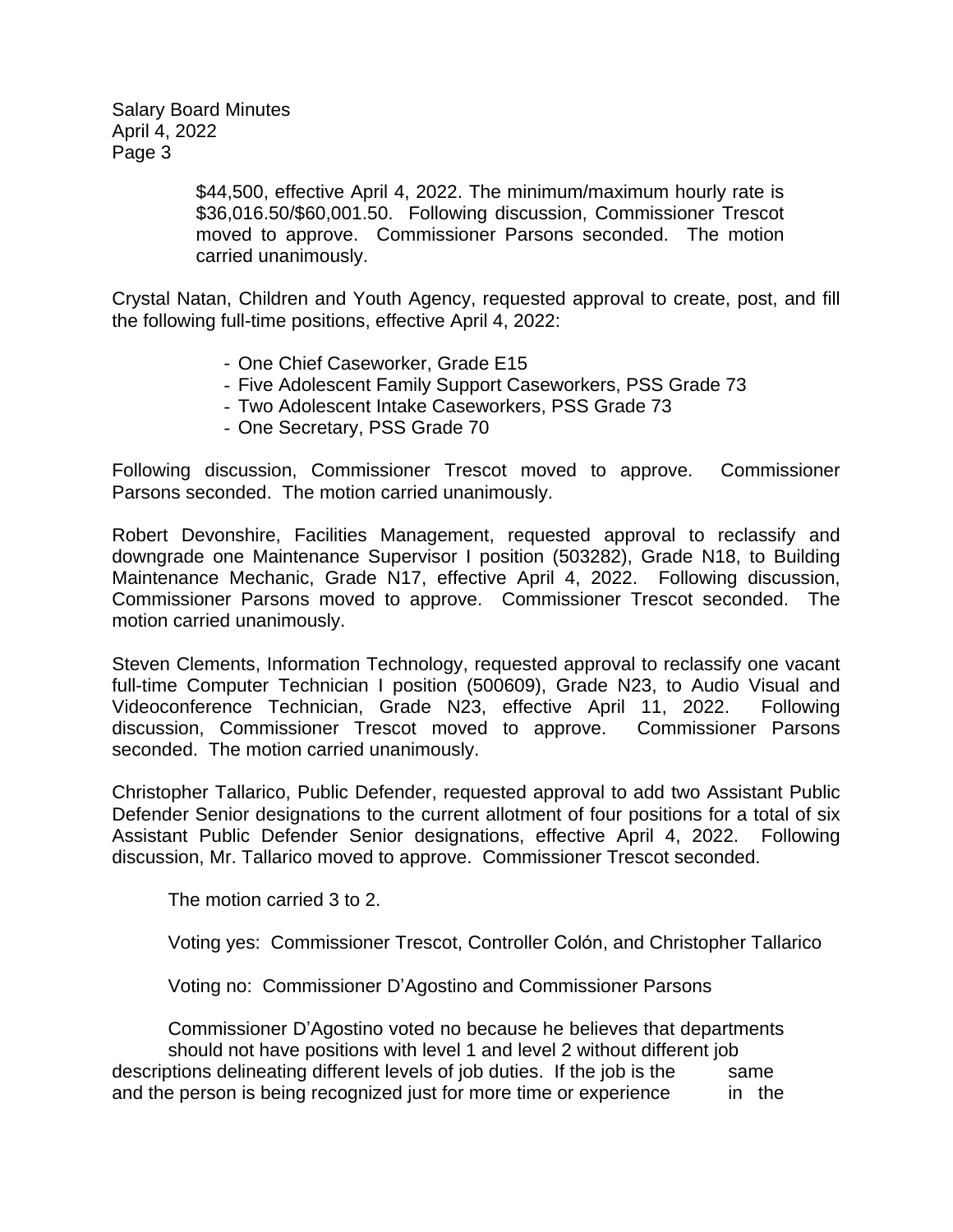position, then that is dealt with in the salary administration plan, for instance within the pay grade. Second, for any requests that have higher costs, there should be an attempt to cover those costs by the department.

Commissioner Parsons voted no because it was a mid-budget year departmental reorganization that he does not believe is budget neutral and is not justified at this time.

Drew Fredericks, Youth Intervention Center, made the following requests:

- a. Requested approval of a temporary 2.5% increase for employee (23489) and employee (16384) for assuming the duties of the vacant Business Manager, retroactive to March 28, 2022, to remain in effect until such time that the Business Manager position is filled. Following discussion, Commissioner Trescot moved to approve. Commissioner Parsons seconded. The motion carried unanimously.
- b. Requested approval to promote Detention Youth Care Worker (25431) to Detention Supervisor with a 5% pay increase, effective April 11, 2022. Following discussion, Commissioner Parsons moved to approve. Commissioner Trescot seconded. The motion carried unanimously.
- c. Requested to simultaneously eliminate six vacant part-time Youth Care Worker positions (501465,504147,504118,504282,503807,503682), Grades 26 and N17, and create two full-time Youth Care Supervisor positions, Grade N22, effective April 4, 2022. Following discussion, Commissioner Trescot moved to approve. Commissioner Parsons seconded. The motion carried unanimously.

Deputy Warden William Aberts, Prison, requested approval of a \$3.70/hour salary adjustment for the Director of Administrative Services (22523), effective April 11, 2022. Following discussion, Commissioner Parsons moved to approve. Commissioner Trescot seconded. The motion carried unanimously.

Christa Miller, Voter Registration, made the following requests as part of a reorganization of the Voter Registration Department. All requests have an effective date of April 11, 2022.

a. Requested to reclassify one Clerical Specialist III, Grade N12, to Clerical Supervisor III, Grade N13. As a result, incumbent employee (26065) will receive a 5% increase.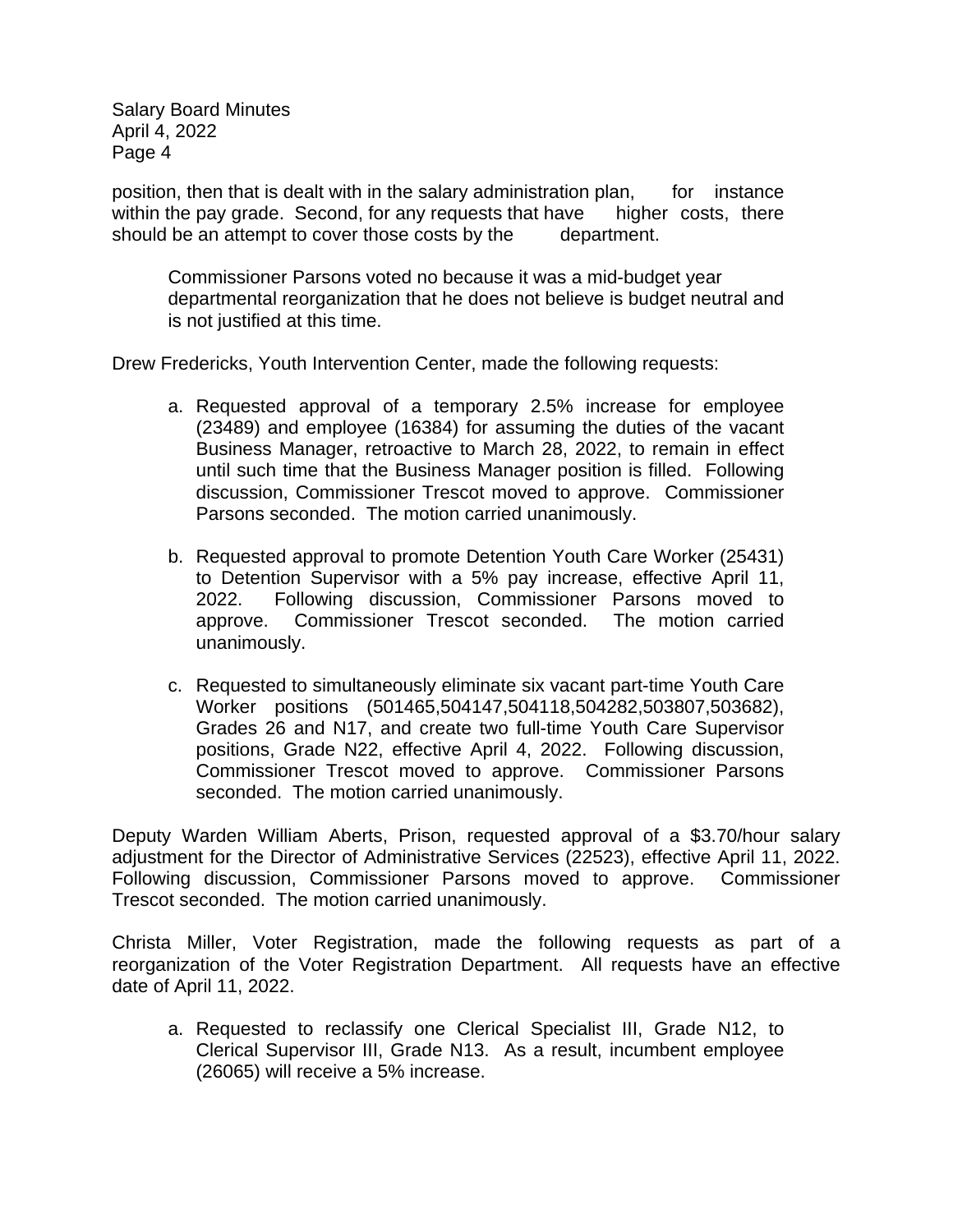- b. Requested to reclassify one Clerical Specialist II, Grade N11, to Clerical Supervisor III, Grade N13. As a result, incumbent employee (25253) will receive a 6% increase.
- c. Requested to reclassify one Clerical Specialist III, Grade N12, to Clerical Supervisor III, Grade N13. As a result, incumbent employee (25999) will receive a 5% increase.
- d. Requested to reclassify one Clerical Specialist I, Grade N10, to Clerical Specialist III, Grade N12. As a result, incumbent employee (25271) will receive an increase to the 6-month rate of a Grade N12.
- e. Requested to reclassify one Clerical Specialist I, Grade N10, to Clerical Specialist III, Grade N12. As a result, incumbent employee (25631) will receive an increase to the 6-month rate of a Grade N12.
- f. Requested to reclassify one Clerical Specialist I, Grade N10, to Clerical Specialist III, Grade N12. As a result, incumbent employee (24663) will receive a 6% increase.
- g. Requested to reclassify one Clerical Specialist II, Grade N11, to Clerical Specialist III, Grade N12. As a result, incumbent employee (22068) will receive a 5% increase.
- h. Requested to reclassify one Clerical Specialist I, Grade N10, to Clerical Specialist III, Grade N12. As a result, incumbent employee (25984) will receive an increase to the 6-month rate of a Grade N12.
- i. Requested to reclassify one vacant part-time Clerical Specialist I position (502685), Grade N10, to full-time, Clerical Specialist III, Grade N12.
- j. Requested to eliminate one vacant part-time Clerical Specialist I position (503901), Grade N10.

Following discussion, Commissioner Trescot moved to approve. Commissioner Parsons seconded. The motion carried unanimously.

Christy Jolly provided the 2022 Exceptional Review Allocation Usage YTD Report and the Employee Referral Bonus Report.